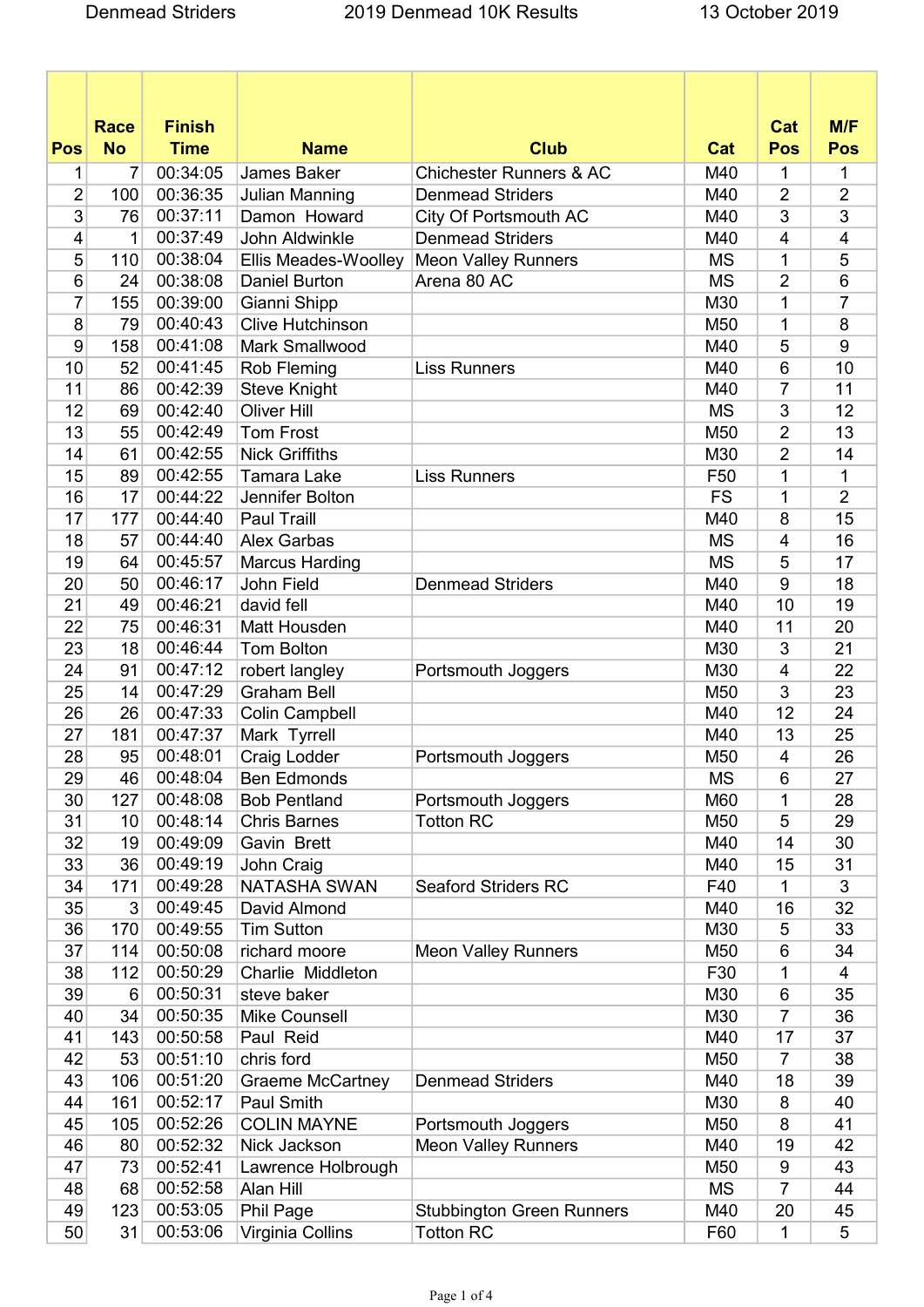|            | <b>Race</b> | <b>Finish</b> |                          |                                       |                 | Cat              | M/F            |
|------------|-------------|---------------|--------------------------|---------------------------------------|-----------------|------------------|----------------|
| <b>Pos</b> | <b>No</b>   | <b>Time</b>   | <b>Name</b>              | <b>Club</b>                           | Cat             | <b>Pos</b>       | <b>Pos</b>     |
| 51         | 152         | 00:53:08      | Nick Savage              |                                       | M40             | 21               | 46             |
| 52         | 116         | 00:53:46      | <b>Marcos Morley</b>     |                                       | M40             | 22               | 47             |
| 53         | 196         | 00:53:52      | <b>Robert Wright</b>     | <b>Hedge End Running Club</b>         | M30             | 9                | 48             |
| 54         | 33          | 00:53:55      | <b>Robert Wright</b>     | <b>Hedge End Running Club</b>         | M30             | 10               | 49             |
| 55         | 51          | 00:54:10      | <b>Richard Coote</b>     | Portsmouth Joggers                    | M40             | 23               | 50             |
| 56         | 139         | 00:54:18      | Lauren Field             | <b>Denmead Striders</b>               | <b>FS</b>       | $\overline{2}$   | 6              |
| 57         | 137         | 00:54:33      | <b>Martin Randall</b>    |                                       | M50             | 10               | 51             |
| 58         | 84          | 00:54:46      | naomi keddie             |                                       | F30             | $\overline{2}$   | $\overline{7}$ |
| 59         | 59          | 00:54:52      | Samantha Goodchild       | Portsmouth Joggers                    | F40             | $\overline{2}$   | 8              |
| 60         | 78          | 00:55:08      | Sam Hurst                |                                       | F30             | 3                | 9              |
| 61         | 54          | 00:55:26      | Matt Fox                 |                                       | M30             | 11               | 52             |
| 62         | 184         | 00:55:55      | sarah webber             |                                       | F30             | $\overline{4}$   | 10             |
| 63         | 191         | 00:56:02      | David Wood               |                                       | M60             | 2                | 53             |
| 64         | 12          | 00:56:07      | <b>Michael Batchelor</b> | <b>Denmead Striders</b>               | M60             | 3                | 54             |
| 65         | 122         | 00:56:12      | Chris Nightingale        |                                       | M50             | 11               | 55             |
| 66         | 133         | 00:56:23      | Donna Pike               | <b>Totton RC</b>                      | F40             | 3                | 11             |
| 67         | 41          | 00:56:34      | <b>Michael Deller</b>    | <b>Fareham Crusaders Running Club</b> | M30             | 12               | 56             |
| 68         | 13          | 00:57:11      | <b>Charlie Beasy</b>     |                                       | <b>MS</b>       | 8                | 57             |
| 69         | 93          | 00:57:28      | <b>Matthew Lawes</b>     | <b>Clanfield Joggers</b>              | M30             | 13               | 58             |
| 70         | 192         | 00:57:44      | Michelle Wootton         |                                       | F40             | 4                | 12             |
| 71         | 42          | 00:57:48      | <b>Sarah Deller</b>      | <b>Fareham Crusaders Running Club</b> | F30             | 5                | 13             |
| 72         | 60          | 00:57:50      | James Goulsbra           |                                       | M30             | 14               | 59             |
| 73         | 90          | 00:57:52      | Kathryn Land             |                                       | F40             | 5                | 14             |
| 74         | 131         | 00:58:02      | James Phelan             |                                       | M30             | 15               | 60             |
| 75         | 182         | 00:58:05      | <b>Colin Uwins</b>       |                                       | M60             | $\overline{4}$   | 61             |
| 76         | 154         | 00:58:10      | Lee Serjent              |                                       | M40             | 24               | 62             |
| 77         | 92          | 00:58:13      | David Lawes              |                                       | M30             | 16               | 63             |
| 78         | 140         | 00:58:17      | <b>Tracy Randall</b>     |                                       | F40             | 6                | 15             |
| 79         | 179         | 00:58:28      | <b>Richard turner</b>    | Victory AC                            | M50             | 12               | 64             |
| 80         | 30          | 00:58:32      | richard cole             |                                       | M40             | 25               | 65             |
| 81         | 81          | 00:58:32      | Jo Janiec                |                                       | F30             | 6                | 16             |
| 82         | 70          | 00:58:39      | John Hilton              |                                       | M40             | 26               | 66             |
| 83         | 77          | 00:59:19      | Helen Hubbard            |                                       | F40             | 7                | 17             |
| 84         | 132         | 00:59:32      | Mandy Phelan             |                                       | F <sub>50</sub> | $\overline{2}$   | 18             |
| 85         | 157         | 00:59:37      | Lisa Slight              | <b>Victory AC</b>                     | F40             | 8                | 19             |
| 86         | 195         | 00:59:45      | Pip Wright               |                                       | <b>FS</b>       | 3                | 20             |
| 87         | 25          | 00:59:47      | Lyn Butler               |                                       | <b>FS</b>       | 4                | 21             |
| 88         | 44          | 00:59:48      | Sarah Doherty            |                                       | <b>FS</b>       | 5                | 22             |
| 89         | 126         | 00:59:56      | Debbie patching          | <b>Bognor Regis Tone Zone Runners</b> | F60             | $\overline{2}$   | 23             |
| 90         | 87          | 01:00:08      | Sarah Knight             |                                       | F30             | 7                | 24             |
| 91         | 173         | 01:00:15      | Angela Taylor            |                                       | F <sub>50</sub> | 3                | 25             |
| 92         | 153         | 01:00:22      | Catherine Saville        |                                       | F <sub>50</sub> | $\overline{4}$   | 26             |
| 93         | 47          | 01:00:36      | Andy Elder               |                                       | M50             | 13               | 67             |
| 94         | 39          | 01:00:45      | Shaun Curd               |                                       | M50             | 14               | 68             |
| 95         | 38          | 01:00:46      | Anna Curd                |                                       | F <sub>50</sub> | 5                | 27             |
| 96         | 74          | 01:00:49      | Nicola Hope              |                                       | F30             | 8                | 28             |
| 97         | 165         | 01:01:09      | <b>Michael Stares</b>    | <b>Gosport Road Runners</b>           | M70             | 1                | 69             |
| 98         | 40          | 01:01:33      | Christopher Deane        |                                       | M50             | 15               | 70             |
| 99         | 136         | 01:01:43      | Joe Pymont               |                                       | M30             | 17               | 71             |
| 100        | 104         | 01:02:13      | Grace Mason              |                                       | F30             | $\boldsymbol{9}$ | 29             |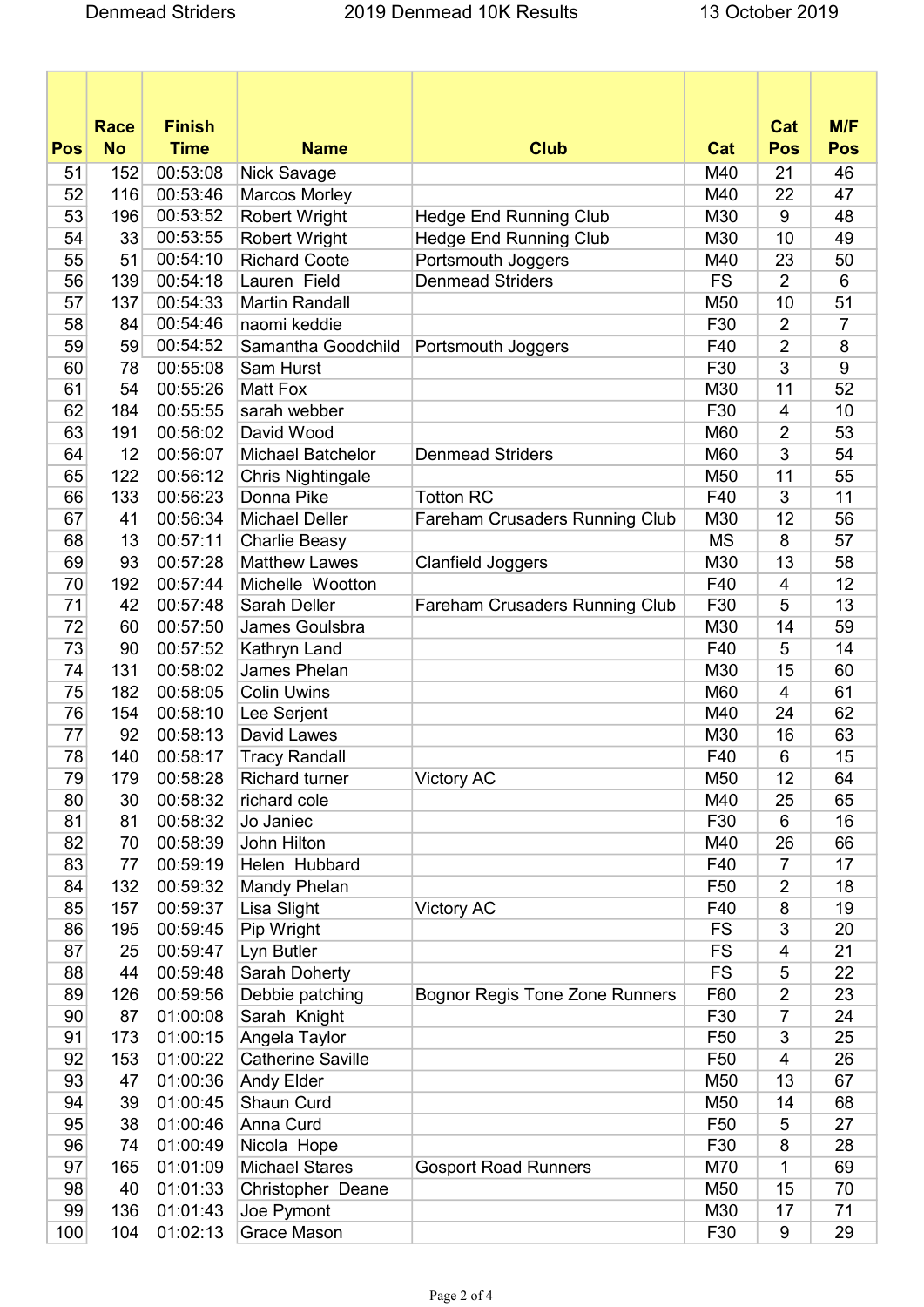|            | <b>Race</b> | <b>Finish</b> |                         |                                  |                 | Cat            | M/F        |
|------------|-------------|---------------|-------------------------|----------------------------------|-----------------|----------------|------------|
| <b>Pos</b> | <b>No</b>   | <b>Time</b>   | <b>Name</b>             | <b>Club</b>                      | Cat             | <b>Pos</b>     | <b>Pos</b> |
| 101        | 8           | 01:02:18      | <b>Stuart Bamberger</b> | <b>Stubbington Green Runners</b> | M40             | 27             | 72         |
| 102        | 108         | 01:02:19      | Sara McRitchie          | <b>Stubbington Green Runners</b> | F40             | 9              | 30         |
| 103        | 156         | 01:02:22      | Rachael Shipp           |                                  | F30             | 10             | 31         |
| 104        | 21          | 01:02::28     | <b>Fiona Buck</b>       |                                  | F40             | 10             | 32         |
| 105        | 102         | 01:02:49      | <b>Paul Marshall</b>    |                                  | M50             | 16             | 73         |
| 106        | 101         | 01:02:58      | <b>Alison Marshall</b>  |                                  | F <sub>50</sub> | 6              | 33         |
| 107        | 194         | 01:03:04      | <b>Howard Wright</b>    | <b>Victory AC</b>                | M70             | $\overline{2}$ | 74         |
| 108        | 130         | 01:03:31      | <b>Kevin Pettet</b>     |                                  | M40             | 28             | 75         |
| 109        | 129         | 01:03:33      | <b>Bev Pettet</b>       |                                  | F30             | 11             | 34         |
| 110        | 134         | 01:04:03      | Julia potter            |                                  | F40             | 11             | 35         |
| 111        | 48          | 01:04:23      | Mike Faria              |                                  | M40             | 29             | 76         |
| 112        | 119         | 01:04:31      | <b>Bryony Nellthorp</b> |                                  | <b>FS</b>       | 6              | 36         |
| 113        | 151         | 01:04:32      | Ursula Salero           |                                  | F40             | 12             | 37         |
| 114        | 22          | 01:04:32      | Victoria Bulbeck        |                                  | <b>FS</b>       | 7              | 38         |
| 115        | 32          | 01:05:09      | Anjella Coote           | Portsmouth Joggers               | F40             | 13             | 39         |
| 116        | 103         | 01:05:10      | Daniel Martin-Corben    |                                  | M40             | 30             | 77         |
| 117        | 88          | 01:06:24      | <b>Bob Knott</b>        |                                  | M40             | 31             | 78         |
| 118        | 125         | 01:06:37      | susan Parker            |                                  | F50             | 7              | 40         |
| 119        | 23          | 01:06:37      | <b>Sue Burley</b>       |                                  | F <sub>50</sub> | 8              | 41         |
| 120        | 43          | 01:07:21      | <b>Gill Dickin</b>      |                                  | F50             | 9              | 42         |
| 121        | 169         | 01:07:29      | Amanda Styles           |                                  | F40             | 14             | 43         |
| 122        | 37          | 01:07:38      | <b>Michelle Cross</b>   |                                  | F <sub>50</sub> | 10             | 44         |
| 123        | 172         | 01:08:17      | nicky taylor            | Portsmouth Joggers               | F40             | 15             | 45         |
| 124        | 16          | 01:08:18      | Martin Bigwood          |                                  | M40             | 32             | 79         |
| 125        | 180         | 01:08:29      | Liza Turner-Fruhwirth   |                                  | F30             | 12             | 46         |
| 126        | 107         | 01:08:30      | David McClean           |                                  | M50             | 17             | 80         |
| 127        | 186         | 01:09:40      | <b>Michael Willers</b>  |                                  | M70             | 3              | 81         |
| 128        | 149         | 01:09:42      | Pat Rochon              |                                  | F30             | 13             | 47         |
| 129        | 193         | 01:09:58      | Jenny Worrall           |                                  | F40             | 16             | 48         |
| 130        | 56          | 01:10:12      | <b>Helen Fry</b>        | <b>Hedge End Running Club</b>    | F40             | 17             | 49         |
| 131        | 141         | 01:10:38      | Athena Ray              |                                  | F30             | 14             | 50         |
| 132        | 15          | 01:10:38      | <b>Catty Bennett</b>    |                                  | F40             | 18             | 51         |
| 133        | 163         | 01:12:43      | Adam Stanbridge         |                                  | M40             | 33             | 82         |
| 134        | 142         | 01:12:43      | <b>Brian Rees</b>       |                                  | M60             | 5              | 83         |
| 135        | 82          | 01:12:55      | Warren Johns            |                                  | M40             | 34             | 84         |
| 136        | 185         | 01:13:16      | Nuala Whitehead         |                                  | F <sub>50</sub> | 11             | 52         |
| 137        | 118         | 01:13:36      | Rebecca Mottershead     |                                  | <b>FS</b>       | 8              | 53         |
| 138        | 117         | 01:13:37      | John Mottershead        |                                  | M50             | 18             | 85         |
| 139        | 124         | 01:13:37      | <b>Archie Parker</b>    |                                  | <b>MS</b>       | 9              | 86         |
| 140        | 66          | 01:14:38      | Michele Hewlett         |                                  | F <sub>50</sub> | 12             | 54         |
| 141        | 113         | 01:14:38      | Linda Miller            |                                  | F60             | 3              | 55         |
| 142        | 98          | 01:15:16      | Joanne Macdonald        | Portsmouth Joggers               | F40             | 19             | 56         |
| 143        | 174         | 01:16:25      | <b>Lucy Thorpe</b>      |                                  | F30             | 15             | 57         |
| 144        | 85          | 01:16:25      | Autumn Keeping          |                                  | F30             | 16             | 58         |
| 145        | 29          | 01:16:38      | <b>Kirsty Cobb</b>      |                                  | F30             | 17             | 59         |
| 146        | 135         | 01:17:00      | <b>Tess Pritchard</b>   | Portsmouth Joggers               | F40             | 20             | 60         |
| 147        | 146         | 01:17:00      | <b>Helena Roberts</b>   |                                  | F40             | 21             | 61         |
| 148        | 164         | 01:17:19      | Sarah Stanbridge        |                                  | F40             | 22             | 62         |
| 149        | 175         | 01:17:48      | Sue Tingley             |                                  | F60             | 4              | 63         |
| 150        | 9           | 01:18:50      | <b>Susan Barker</b>     |                                  | F60             | 5              | 64         |
|            |             |               |                         |                                  |                 |                |            |